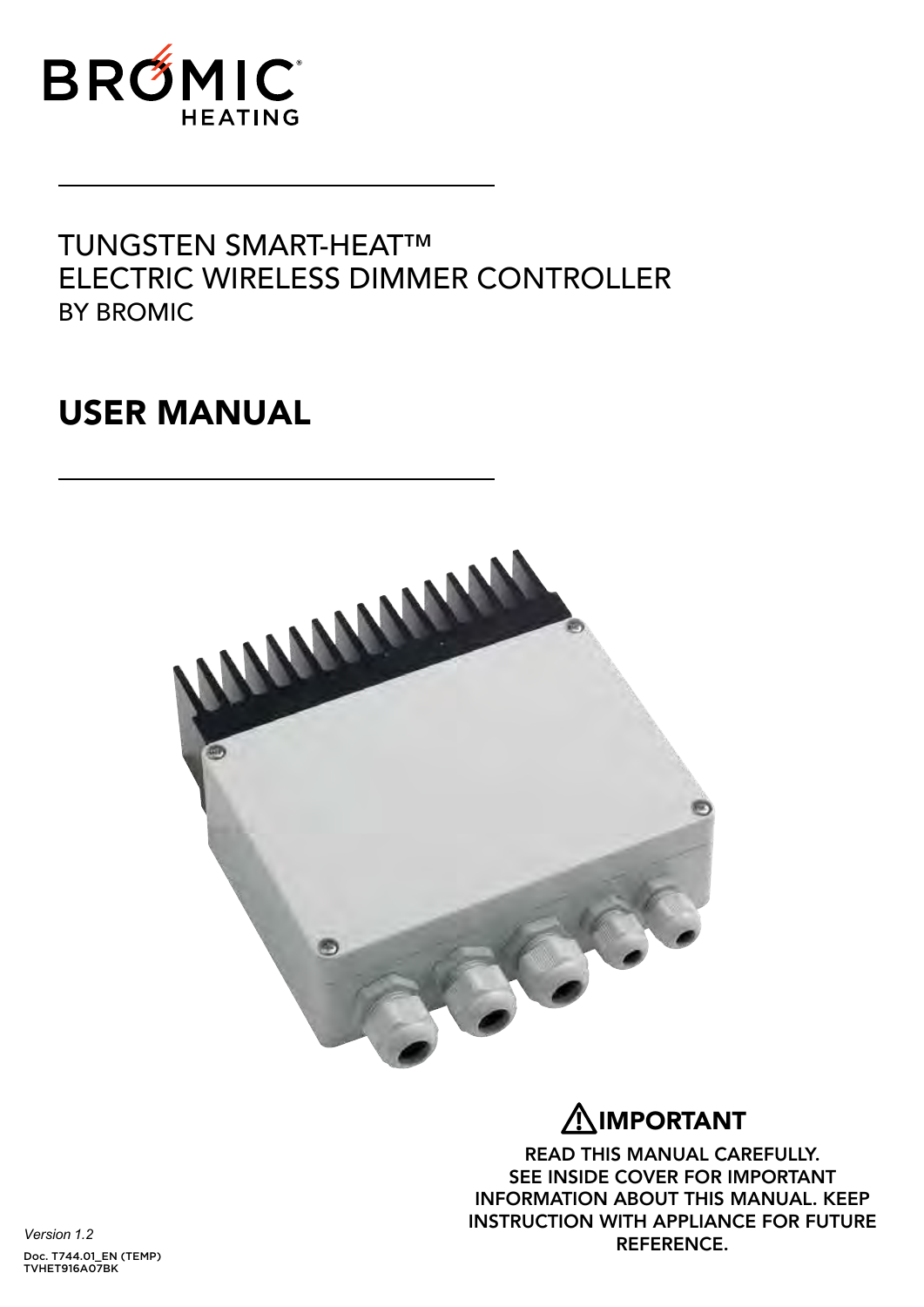This manual contains important information about the installation, and operation of Tungsten Electric controller. Please pay close attention to the important safety information shown throughout this instruction manual. Any safety information will be accompanied by the following safety alert symbols:

### **ADANGER, AWARNING, AIMPORTANT**

- READ THIS MANUAL CAREFULLY before installing or servicing this product.
- Improper installation or operation can result in death, severe injury, or property damage.
- Use this controller only as described in this manual. Any other use not recommended by the manufacturer may cause fire, electric shock, or injury to persons
- This controller is intended for fixed installation with 110 277 volt power supply.
- Installation MUST be carried out by a licensed and authorised technician in accordance with local electrical codes.
- For Commercial Use Only

### NOTE: IMPORTANT INSTRUCTIONS, SAVE THESE INSTRUCTIONS

#### WARNING

- The radio signal reception of the device can be affected by the presence of electrical disturbances being transmitted by other appliances working on the same frequency or if the product is shielded by metal parts.
- Do not use the remote in places where systems are sensitive to radio emissions.
- Do not keep or use the remote in places that are damp, where there is steam, high air humidity, dust or where it is exposed to direct sunlight or similar environmental conditions.
- Do not drop the remote. This could damage or reduce the range of action of the remote.
- Do not use your nails to press remote buttons.
- Keep remote batteries out of reach of children.
- Call a doctor immediately if a battery is swallowed.
- See remote instruction manual for more details on the included remote.



#### BROMIC HEATING

Head Office: 10 Phiney Place, Ingleburn, NSW, 2565, Australia Telephone: +61 2 9426 5222 Fax: +61 1300 735 115

Email: info@bromic.com Web: www.bromic.com/heat

*Note: Bromic Heating reserves the right to make changes to specifications, parts, components and equipment without prior notification. This Installation, operation and service manual may not be reproduced in any form with prior written consent from Bromic Heating.*  **Manufactured by Teleco Automation s.r.l. - Italy - www.telecoautomation.com**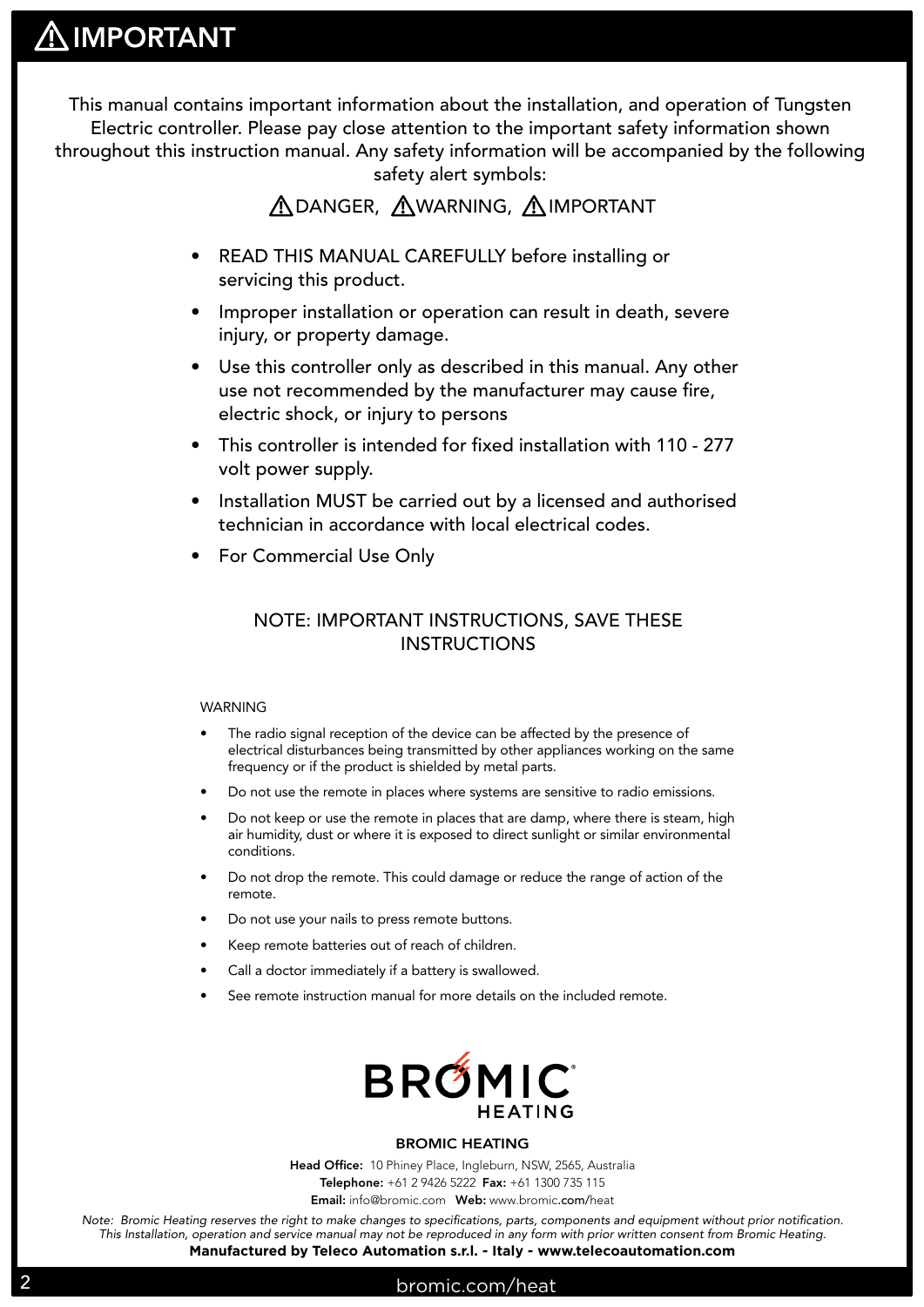# **CONTENTS**

| <b>IMPORTANT NOTES &amp; WARNINGS</b> | 4 |
|---------------------------------------|---|
| <b>PRODUCT OVERVIEW</b>               |   |
| <b>INSTALLATION &amp; OPERATION</b>   | 6 |
| <b>TECHNICAL SPECIFICATIONS</b>       |   |
| <b>WIRING DIAGRAM</b>                 |   |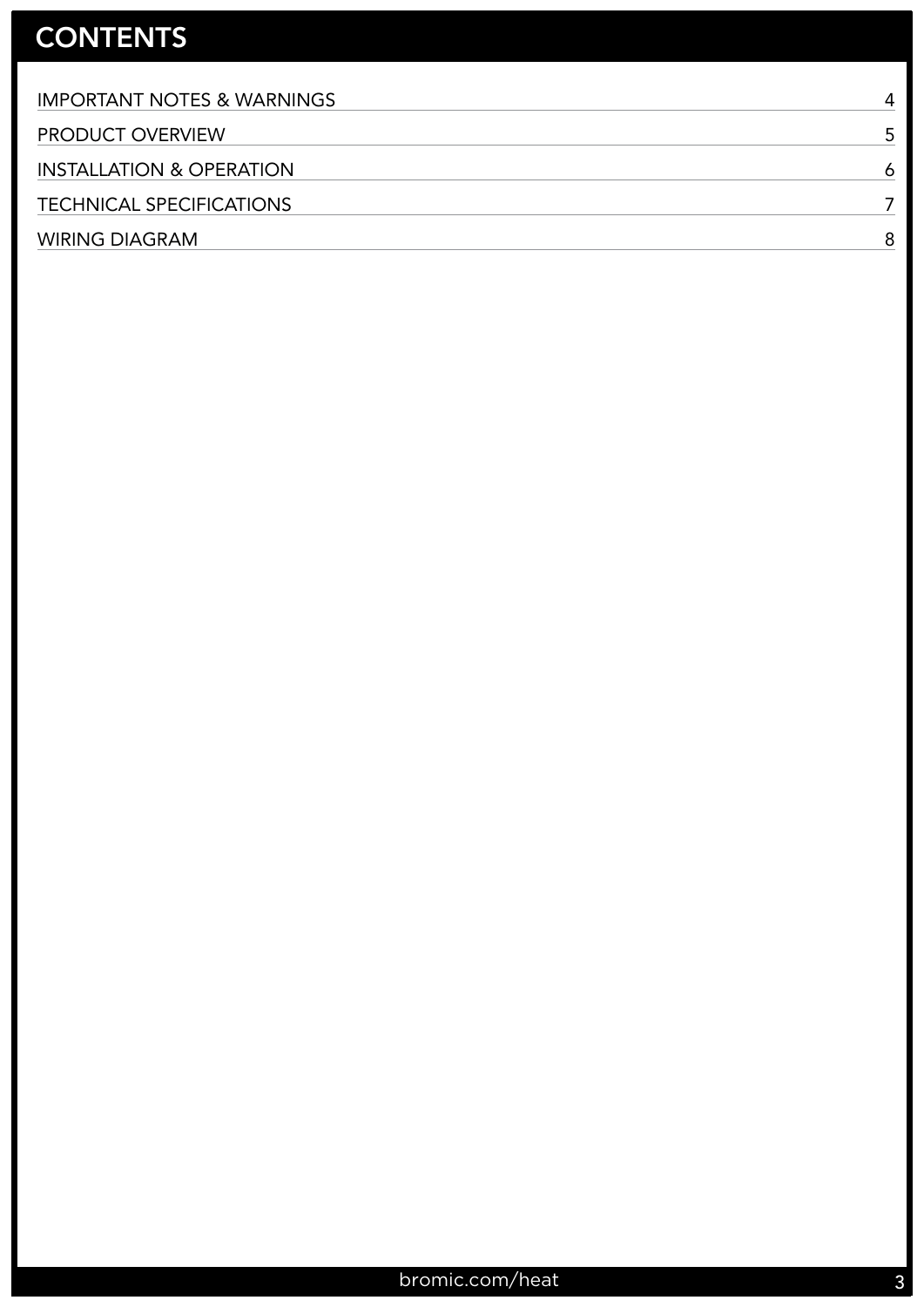# IMPORTANT NOTES AND WARNINGS

### WARNING **!**

- Read all instructions before installing or using this heater
- Use this controller only as described in this manual. Any other use not recommended by the manufacturer may cause fire, electric shock, or injury to persons.
- Improper installation, adjustment, or alteration and failure to follow the warnings and instructions in this manual could result in  $\bullet$ severe personal injury, death or property damage.
- The manufacturer is not responsible for any damage that could happen from improper use. The manufacturer emphasises that this controller should be used in a responsible manner and that all procedures, warnings, and safety instructions contained in this booklet be followed strictly.
- The product must be fixed on surfaces which cannot be damaged by the high temperature. It must be placed in a well ventilated location. It cannot be hermetically closed. It must be fixed vertically, with cable glands downward.
- The connection cables must be protected against any accidental impacts, using proper pipes.
- This controller is not intended for use in bathrooms, laundry areas and similar indoor locations. Never locate controller where it may fall into a bathtub or other water container.
- Do not install the controller directly near a bathtub, shower or swimming pool. Any switches or controls must not be within reach of a person in the bathtub, shower or swimming pool.
- Extreme caution is necessary when any controller is used by or near children or invalids and whenever the controller or heater is left operating and unattended.
- This controller is not intended for use by persons (including children) with reduced physical, sensory or mental capabilities, or lack of experience and knowledge, unless they have been given supervision or instruction concerning use of the appliance by a person responsible for their safety.
- Keep packaging materials out of reach of children
- Children and adults should be alerted to the hazards of electrocution and should stay away to avoid serious personal injury
- Children should be carefully supervised when they are in the area of the controller.
- Do not attempt to alter the controller in any manner.
- Do not paint any surface of the controller.
- Do not touch the controller with wet hands at any time.
- Do not use or store flammable materials near this appliance.
- Do not spray aerosols or flammable materials in the vicinity of the ELECTRICAL CONNECTIONS controller while it is in operation
- Never operate the controller in an explosive environment such as areas where petrol or other flammable liquids or vapours are stored.

### INSTALLATION

- IMPORTANT Installation must be carried out by a licensed and authorised person.
- The installer is to ensure that the requirements of the local authority, local electrical installation code, municipal building codes, and any other relevant statutory regulations are carried out.
- After unpacking, make sure the controller shows no signs of visible damage or tampering. If the controller appears damaged, contact the place of purchase for assistance.
- This appliance must only be used on a 110 277 Volt AC Single Phase electricity supply.
- This controller is NOT intended to be installed on recreational vehicles and/or boats.
- Do not run cord under carpeting. Do not cover with throw rugs, runners or the like arrange cord away from traffic area and where it will not be tripped over
- A controller has hot and arcing or sparking parts inside. Do not use it in areas where gasoline, paint or flammable liquids are used or stored.
- This Installation and Operation manual should not be removed from the site of installation. Installer should leave manual with the customer for future reference.
- Any guard or other protective device removed for servicing (conducted by an authorised person) must be replaced before operating the controller.
- If the controller has not been used, or will not be used, for a long period of time, disconnect power supply
- For the disconnection from the power line, use an all-pole switch with contacts having a dimension of at least 3,5mm.

#### MAINTENANCE/ REPAIR

- Installation and repair must be carried out by a qualified & licenced service person only. The controller should be inspected before use and at least annually serviced & inspected by a qualified & licenced service person.
- Do not perform maintenance until controller has been turned off and power disconnected.
- Check for damage to the controller regularly. If damage to the appliance is suspected, discontinue use immediately and contact the supplier or qualified person to repair.
- If the supply cord is damaged, it must be replaced by an authorised and licenced person in order to avoid a hazard.
- At the end of this product's useful life, it must not be disposed of as domestic waste, but must be taken to a collection centre for waste electrical and electronic equipment. It is the user's responsibility to dispose of this appliance through the appropriate channels at the end of its useful life. Failure to do so may incur the penalties established by laws governing waste disposal. Proper differential collection and the subsequent recycling, processing and environmentally compatible disposal of waste equipment avoids unnecessary damage to the environment and possible related health risks, and also promotes recycling of the materials used in the appliance. For further information on waste collection and disposal, contact your local waste disposal service, or the place of purchase

- All connections must be rated for a single-phase 110 277VAC power supply, with an earth connection.
- Arrange all the necessary safety devices and use only materials that comply with standard electrical installations.
- Signal and power voltage wiring (110 277Vac) must be separated one from the other.
- The protective device ( $ln = 32A$ ) must protect the building from overcurrents and short circuit
- A readily accesible disconnect device shall be incorporated in the building installation wiring.
- The cable must have a section properly rated according to the load connected and nominal temperature range up to 90°C.

Remove transit protection before use.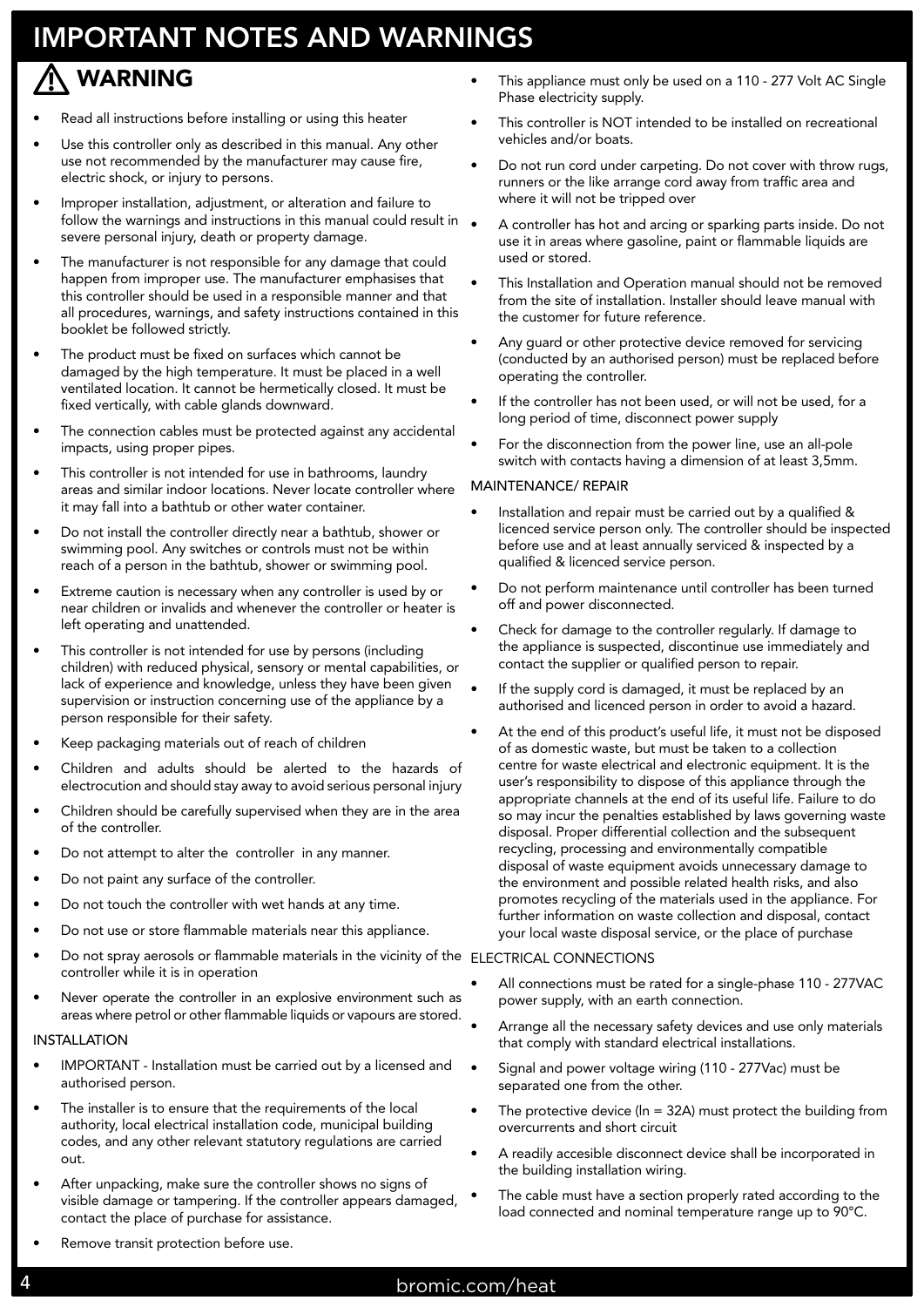# PRODUCT OVERVIEW

### 1 DESCRIPTION

The Wireless Dimmer is suitable for resistive and infrared heaters. The controller allows the power output of the heater to be dimmed down for maximum comfort. The control can be used with 110 - 277VAC supply voltages.

### 1.1 FEATURES

Controls ONE 6800W / 4000W heater at 277/240VAC (3080W at 110VAC) or Controls TWO 3400W / 3000W / 2000W heaters at 277/240 VAC (1540W at 110VAC).

Wireless control with dimming 0% - 100%.

Wired control capabilities

Configurable soft-start function for increased heater life.

1.2 KIT CONTENTS

Wireless dimmer enclosed in a protective box.

7-channel remote

**!**

**!**

**!**

### 2. INSTALLATION / SAFETY INFORMATION

Responsibility for determining suitability for use in any application / equipment lies solely on the purchaser. Suitability for use in your application is determined by applicable standards such as UL, cUL and CE and the completed system involving this component should be tested to those standards. Please consult with Local authorities and applicable wiring standards for your application.

 $\blacktriangle$  WARNING: Operate the Wireless control only when the connected heater is visible to the user.

WARNING: Isolate mains before installing. Use only on with a properly secured heater.

PLUG AND SUPPLY CORD: Use an appropriately rated plug and supply cord - check the power requirements of the connected loads. Socket outlet used must be near the equipment.

#### 2.1 INSTALLATION

Study the WIRING DIAGRAM at the end of this document before starting installation.

- 1. Open cover to the box.
- 2. Setup the DIP switch settings. Use the 'DIP SWITCH FUNCTION' section for guideline.
- 3. Wire in power and heater as per the wiring diagram.
- 4. Power on the wireless control.
- 5. Program the wireless control as per 'OPERATION' section.
- 6. Refit cover to the box.

#### 2.2 OPERATION

#### 2.2.1 DIP switch function



When Infrared Heater is selected and a command is received, the device activates the load with a "soft start", for extending the lifetime of the heater.

WARNING: FIRE HAZARD!! Even quality electronic components CAN FAIL, KEEPING FULL POWER ON! Provide a SEPARATE (redundant) protective device where advisable and or required by local codes. **!**

WARNING: HIGH VOLTAGE!! This controller is used to control HIGH VOLTAGES and must be installed in a GROUNDED enclosure by a qualified electrician in accordance with applicable local and national codes including NEC and other applicable codes.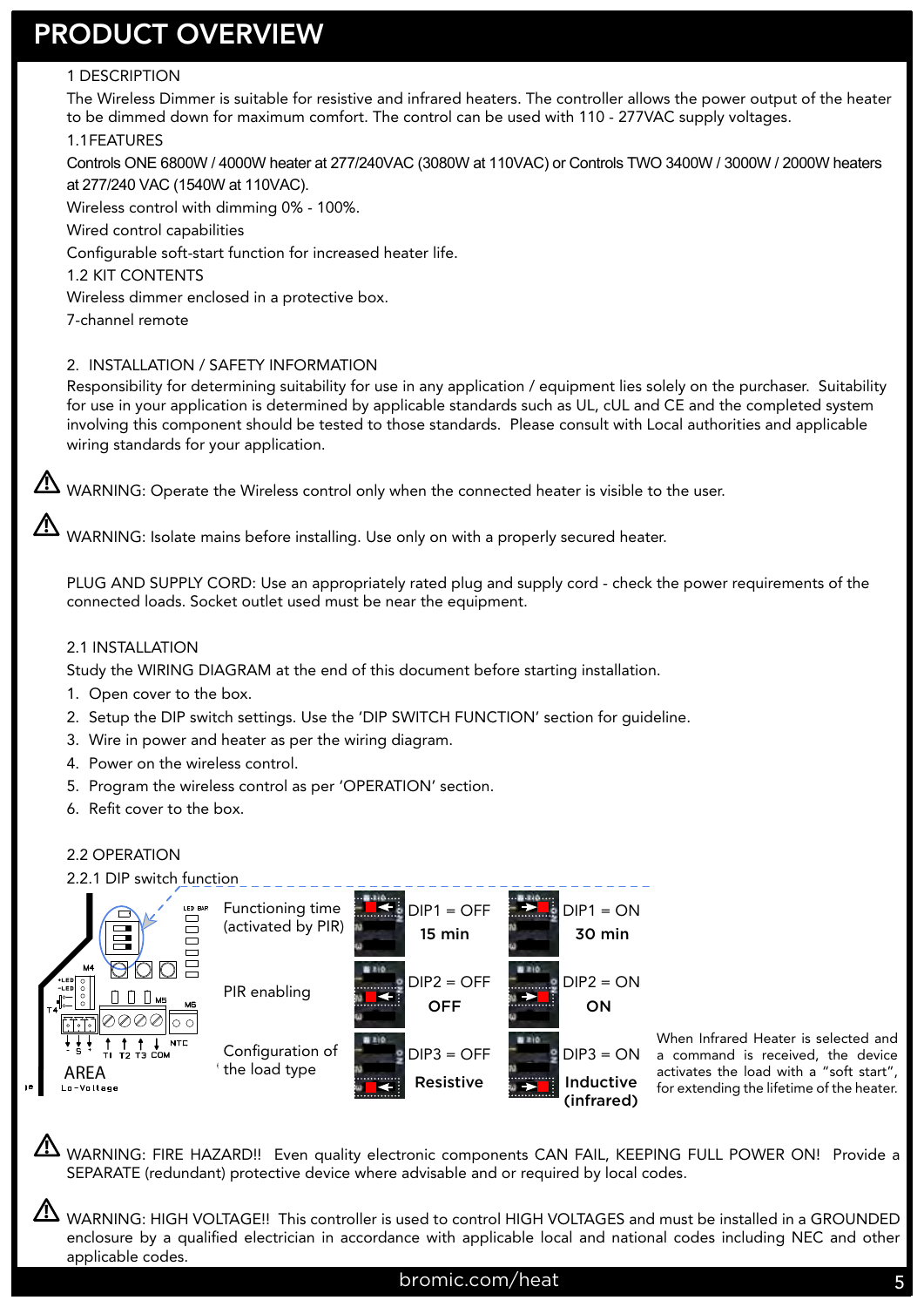# **OPERATION**

2.2.2 Programming of 7-channel remote

1. Press P1 once and hold down. A continuous beep will sound.

2. While holding the P1 button (during the continuous beep), press a push button on the 7-channel remote that is going to be programmed. The programming is confirmed by an intermittent sound.



- 2.2.3 Copying a function of remote to a new remote. See remote manual for detail on P3 button.
- 1. Press the P3 button inside the already programmed remote. The active receiver will sound continuously.

2. Within 5 seconds, press a button of the already programmed remote. The sound will be interrupted, and continue for another 5 seconds.

3. During the sound, press a button of the new remote that requires to be programmed. The programming is indicated by an intermittent sound.







Attention: when a 7 channel transmitter is copied, also its levels will be copied into the new one.

2.2.4 Deleting a remote

- 1. Press the P2 button once and hold it down. There will be a slow and intermittent sound.
- 2. During the sound, press the button of the remote that will be deleted. The deletion is indicted by a continuous sound.



2.2.5 Deleting all remote

- 1. Press the P2 button two times and hold it down the second time until there will be a continuous sound after a quick and intermittent sound.
- 2. Hearing the sound sequence above indicates that the whole memory of the receiver is deleted.



2.2.6 Deleting a remote from a remote. See remote manual for detail on P3 button.

- 1. Press the P3 button inside the remote. There will be slow and intermittent sound.
- 2. During the sound, press the button of the remote that will be deleted. The deletion is indicted by a continuous sound.

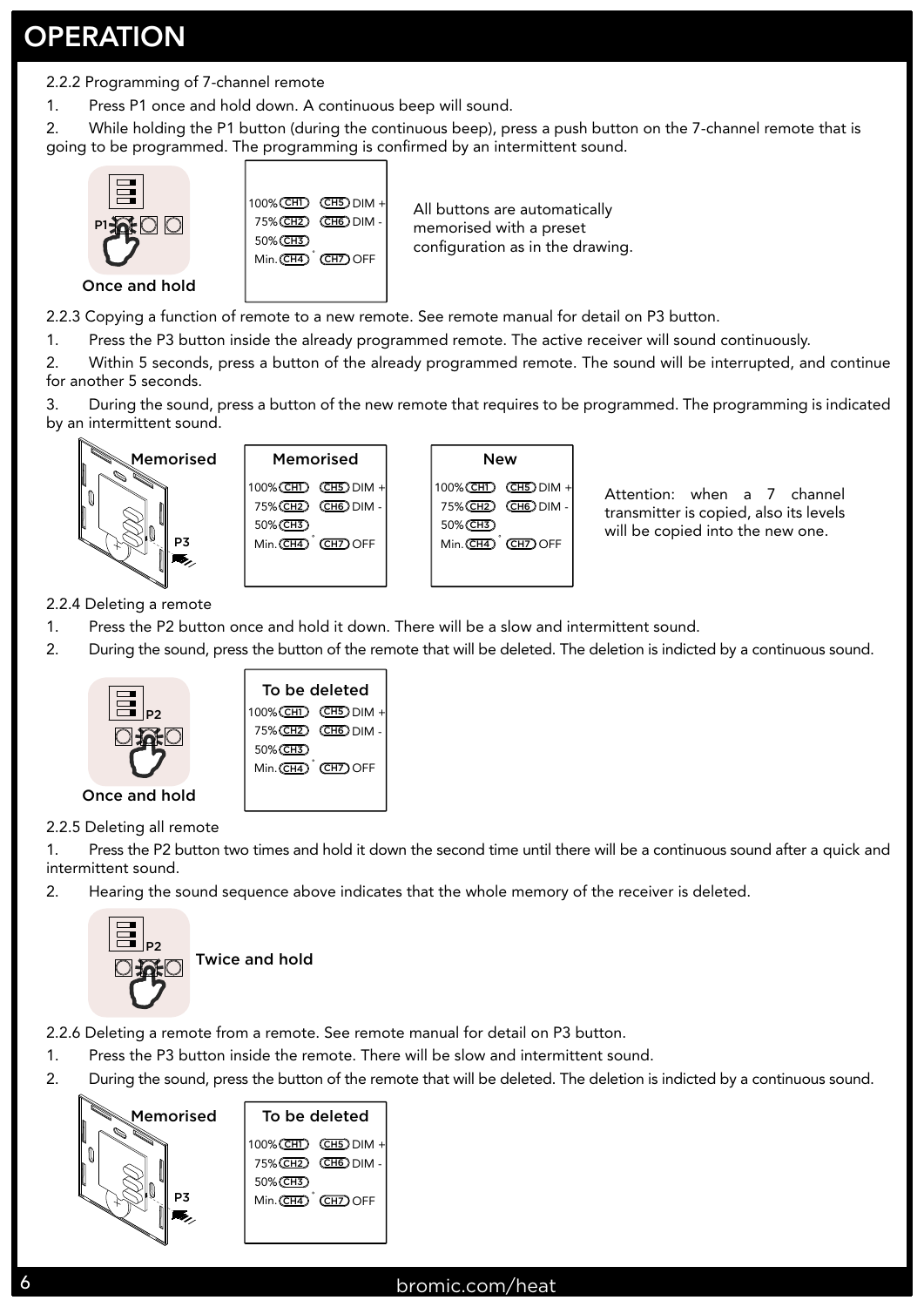### WIRELESS CONTROLLER

| <b>Power Supply</b>                | 110/277VAC 50/60Hz (29A. max)                                             |
|------------------------------------|---------------------------------------------------------------------------|
| <b>Max Output Power</b>            | 6800W @ 277VAC (25A.)<br>6800W @ 240VAC (28,5A.)<br>3080W @ 110VAC (28A.) |
| <b>Fuse Protection</b>             | 32A (FWC high speed, 10 x 38mm)                                           |
| <b>Reception Frequency</b>         | 916MHz (AUS/US)<br>868.3MHz (EU)                                          |
| <b>Operating Temperature Range</b> | $-20/+30°C$                                                               |
| <b>Maximum Remote Memorised</b>    | 42                                                                        |
| <b>Dimensions</b>                  | 195 x 200 x 75mm                                                          |
| <b>Protection Class</b>            | <b>IP54</b>                                                               |



**Manufactured by Teleco Automation s.r.l. - Italy - www.telecoautomation.com The manufacturer reserves the right to modify design features and technical data without notice.**